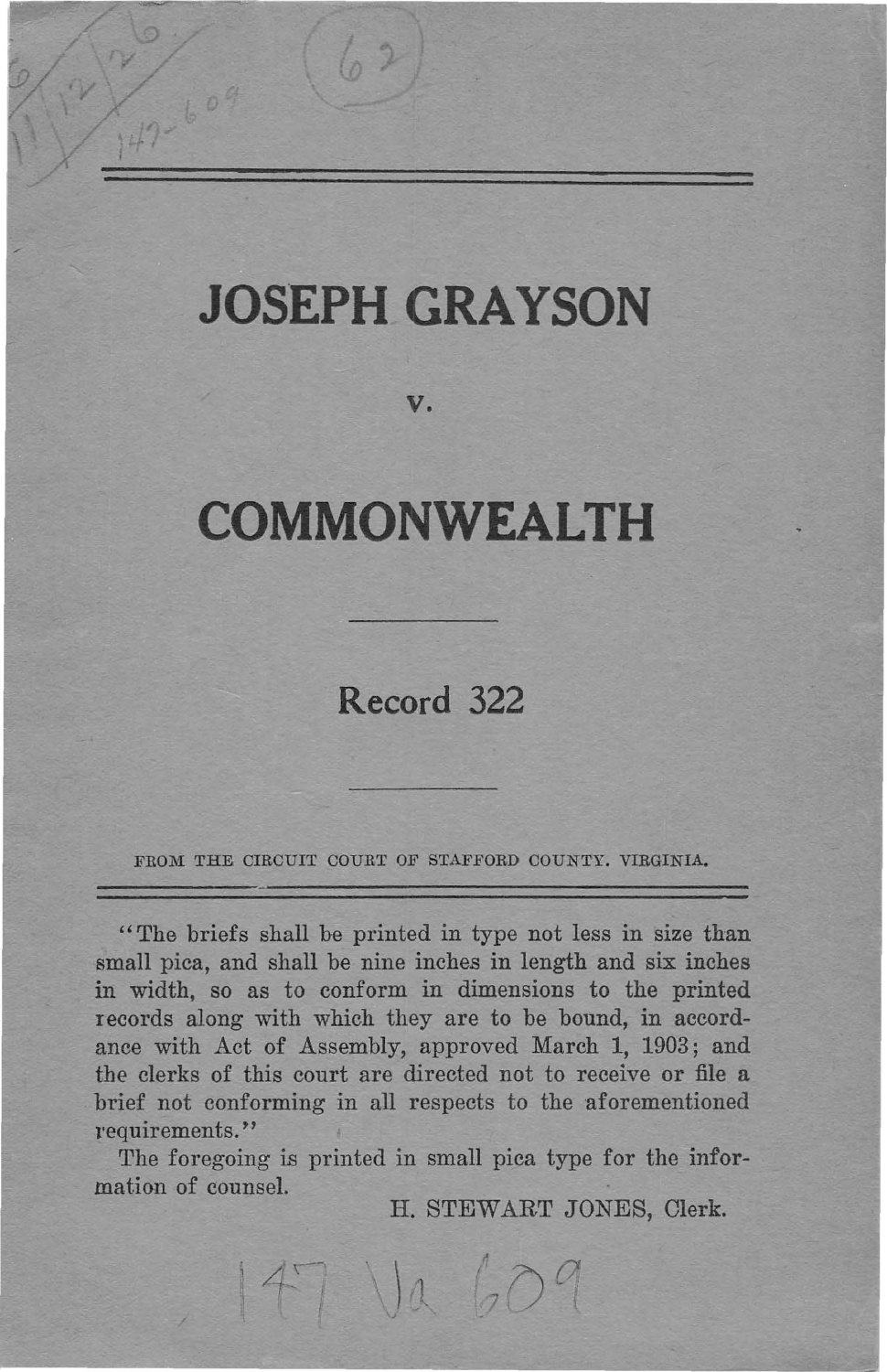## IN THE

•

# **Supreme Court of Appeals of Virginia**

#### AT RICHMOND.

## JOSEPH GRAYSON

v.

#### COMMONWEALTH.

*To the Honorable the Supreme Court of Appeals of Virginia:* 

Your Petitioner, Joseph Grayson, respectfully shows unto. the Court that he is aggrieved by a certain final order, entered by the Circuit Court of Stafford County, Virginia, at the May term, thereof, on the 10th day of May, 1926, convicting him of a violation of the prohibition law and sentencing him to pay a fine of \$50.00 and costs and to confinement in jail for thirty days.

Petitioner was indicted on two counts, one charging ''the unlawful possession of mash, capable of being used in the manufacture of ardent spirits", and the other charging "the possession of a still and still cap, used in the manufacture of ardent spirits''. The indictment was based on Section 4675, paragraph 20 of the Code.

At the trial of the case, no evidence was introduced to sustain the second count of the indictment and this charge was abandoned by the Commonwealth; therefore, petitioner was convicted and sentenced by the Court for "having in his possession, mash capable of being used in the manufacture of ardent spirits". Paragraph  $20$  of Section 4675 is headed as follows:

"Requiring stills to be registered and declaring all unregistered stills contraband; proceeding upon seizure providing for the registration of certain stills and issuance of a permit from the commissioner; offenses and presumptions."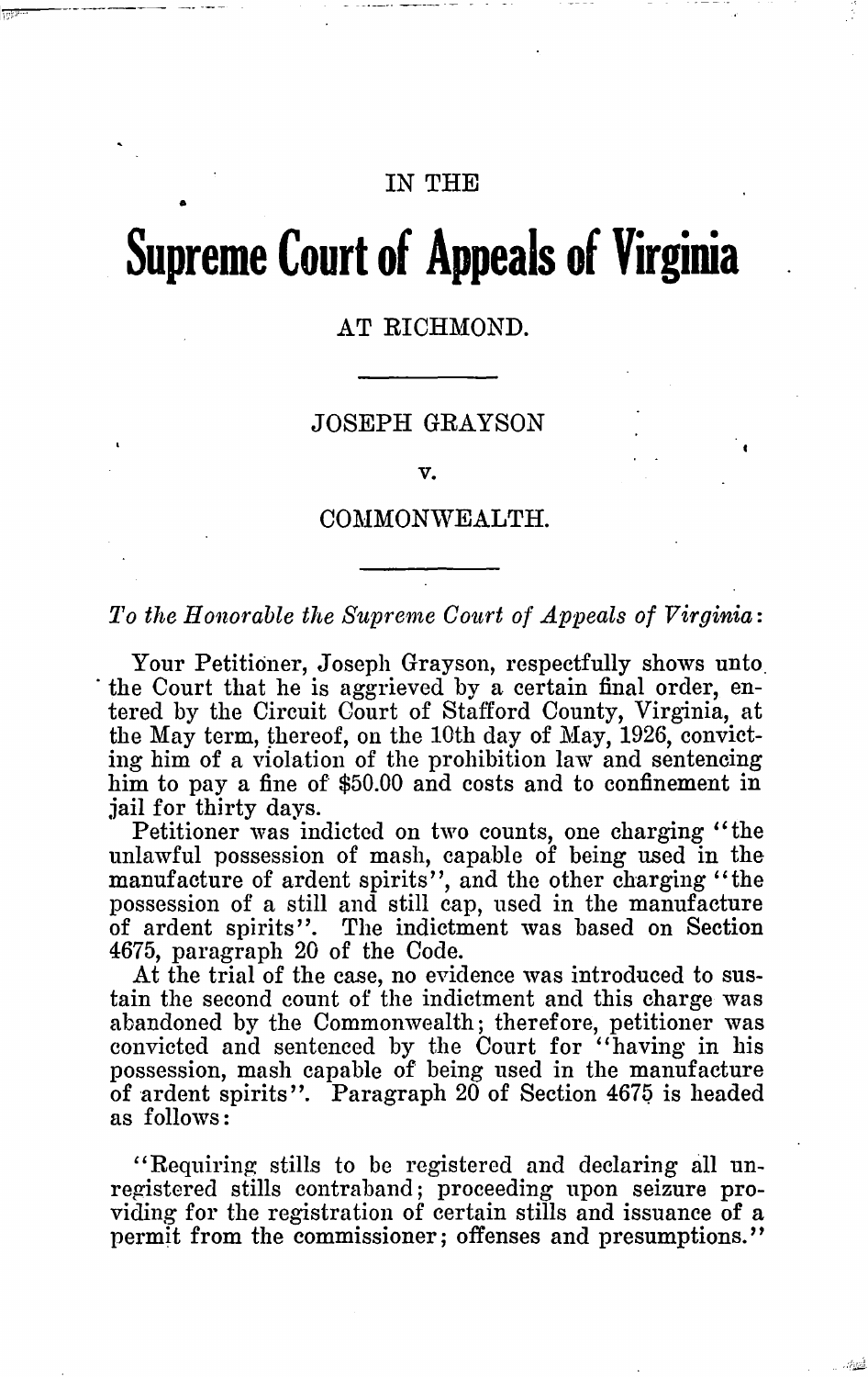That part of the paragraph applicable to the case at bar, reads as follows:

"It shall be unlawful for any person to own or to have in his possession without a permit as provided by this section any still, still cap, worm, tub fermenter, or any of them, or any other appliances connected with a still and used, or mash or other substances, capable of being used in the manufacture of ardent spirits, unless such owner shall be registered with the commissioner and obtain from him a permit to own such still, which permit shall be kept conspicuously posted at the place where such a still is located. All stills in this State not registered under a permit as herein required and all mash or other products used in the operation of such a still are hereby declared contraband and shall be subject to seizure by any officer charged with the enforcement of the law, which officer shall destroy all mash and other like products found at such still and used in the operation thereof and shall forthwith notify the commissioner and turn over to him all stills, caps, worms, tubs, fermenters and other appliances to be disposed of as required by this act."

It is apparent from the heading of this paragraph and from its language as well, that it is intended to cover the  $\mu$ lawful possession of stills and appliances connected the rewith and only applies to "mash or other substances capable of being used in the manufacture of ardent spirits", where found and seized along with a still, still cap, worm, tub fermenter or other appliances connected with a still.

This is clearly shown by that part of the paragraph reading as follows: "all stills in this State not registered under a permit as herein required, and all mash or other products *used in the operation of such a still are hereby declared con*traband and shall be subject to seizure etc".

The Court will observe that the prohibition act makes no provisions for the destruction of mash except where found or used in connection with a still. Only in such instance is it declared contraband and subject to seizure and destruction. Obviously the reason for this is that on thousands of farms throughout Virginia, there can be found mash of one variety or another, capable of being used in the manufacture of ardent spirits, but not so used. Likewise, there can be found on every farm, perhaps, "other substances" capable of being used in such manufacture, but the law does  $\frac{1}{4}$ intend to make a criminal out of every man in whose possession such mash or other substances is found.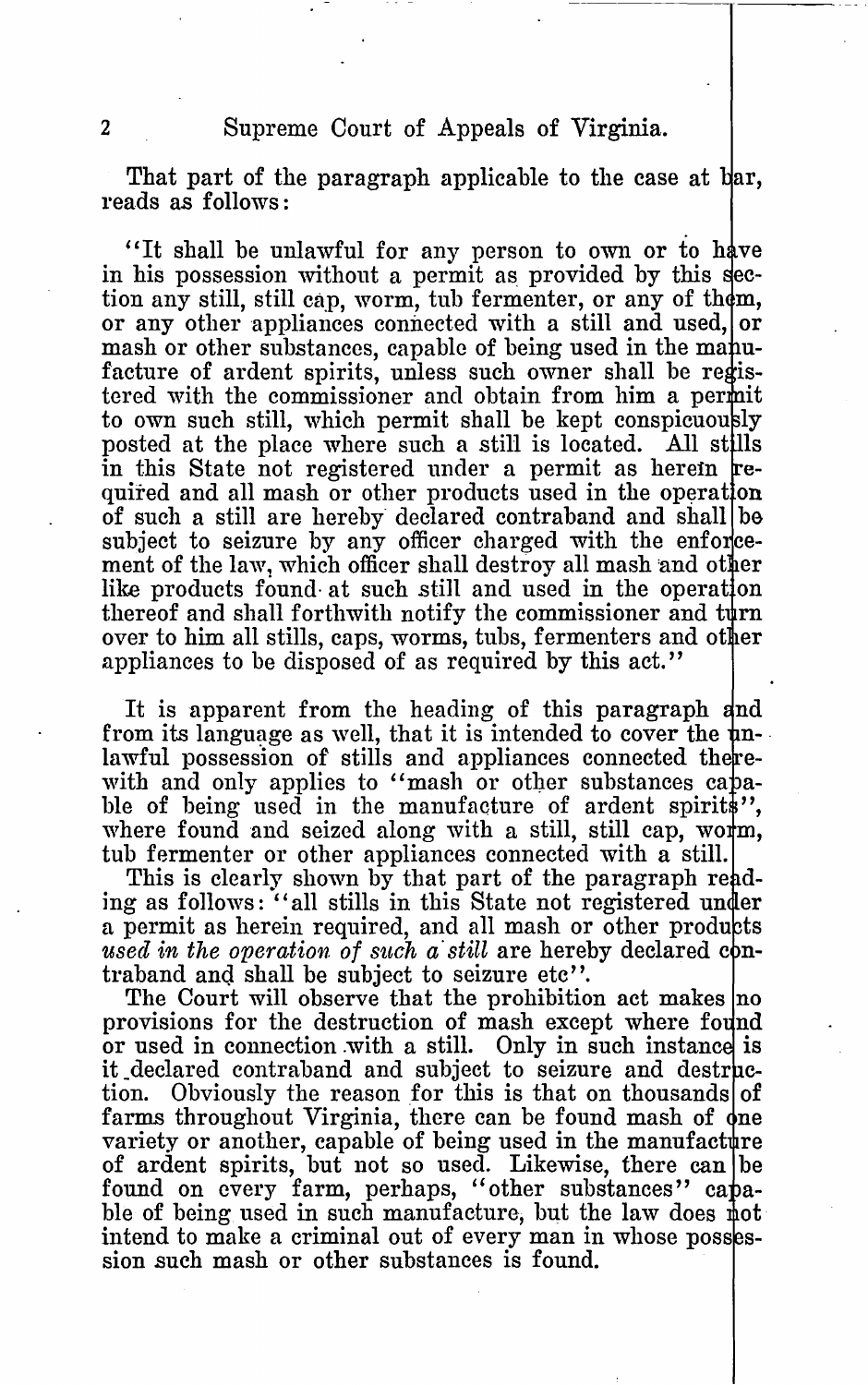Mash is defined in the latest edition of Webster's Revised Unabridged Dictionary as "Ground or bruised malt or meal or rye, wheat, corn or other grain (or a mixture of malt and meal) steeped and stirred in hot water for making the wort".

It is also defined in the same dictionary as "a mixture of meal or bran and water fed to animals".

It is further defined as ''a mass of mixed ingredients, reduced to a soft- pulpy state by beating or pressure; a mass of anything in a soft pulpy state".

No matter what definition is adopted, if the mash contains vegetable matter, it is almost invariably capable of being

It is the contention of petitioner that the General Assembly did not intend to make unlawful the mere possession of vegetable mash with such potentiality, but simply intended to make contraband such mash when found in conjunction with a still or its appliances. Petitioner respectfully insists that inasmuch as the agreed facts fail to show that the mash found at his dwelling was intoxicating or that it contained more than one-half of one per cent of alcohol by volume, he cannot be punished for the mere possession of such mash. Any such construction of that Section of the Code upon which the indictment against the petitioner was founded, would bring under the bar of the law, almost every farmer in Virginia.

Petitioner submits that the mere possession of mash, independent of a still and of a character not capable of being defined as ardent spirits, is not made a substantive offense by the Statute.

#### ASSIGNMENT OF ERROR.

Court erred in overruling the Defendant's demurrer to the first count of the indictment and the Court further erred in refusing to set aside the said judgment and conviction. of Defendant as contrary to the law and evidence.

Petitioner therefore prays that he may be awarded a writ of error and *supersedeas* from said judgment, and that said judgment may be set aside.

Respectfully,

JOS. GRAYSON, By C. O'CONOR GOOLRICK, His Atty.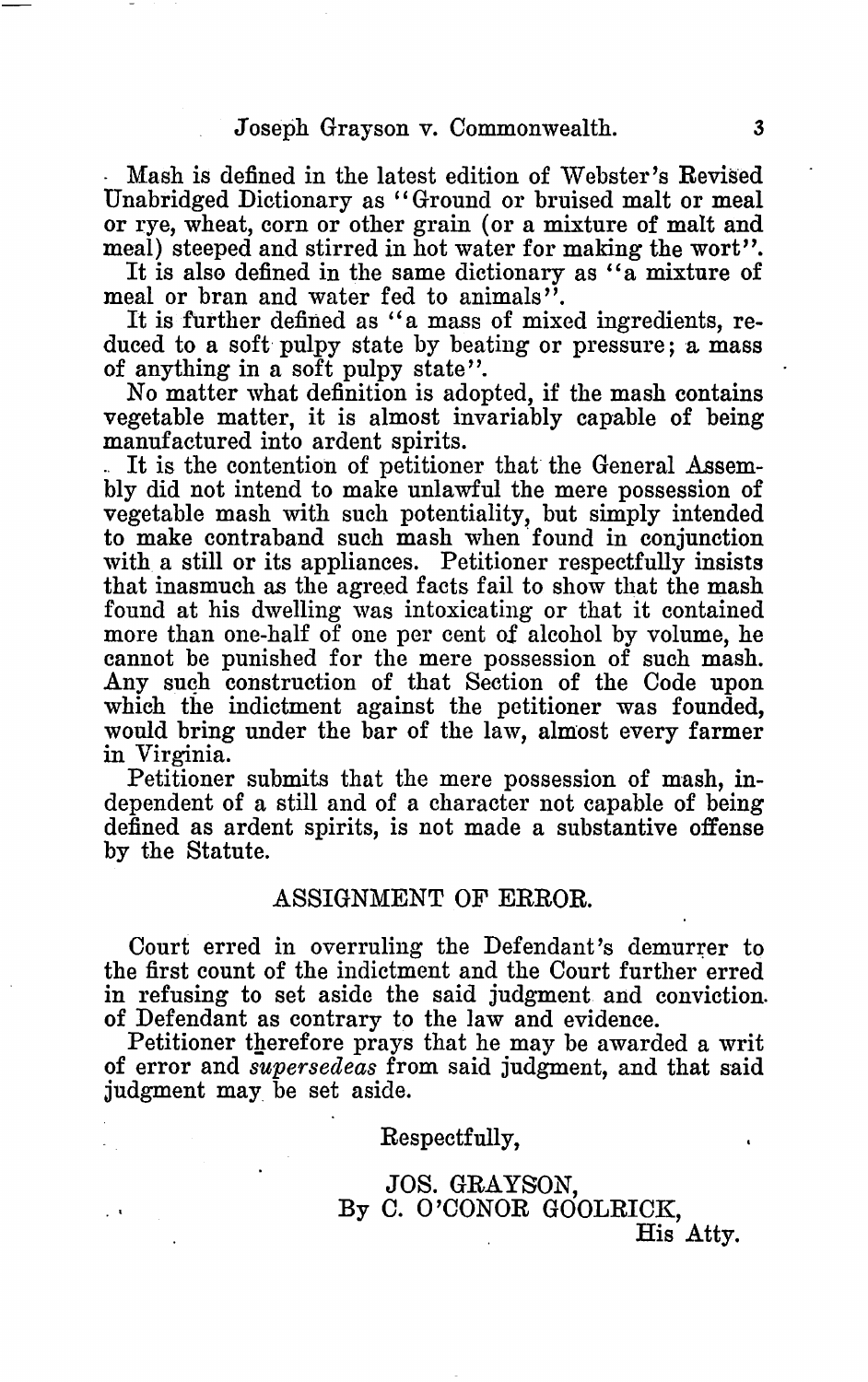# 4 Supreme Court of Appeals of Virginia.

I, C. O'Connor Goolrick, an attorney practicing in the Supreme Court of Appeals of Virginia, do certify that in my opinion it is proper that the judgment and conviction complained of in the foregoing petition be reviewed by the Supreme Court of Appeals of Virginia.

# C. O'CONOR GOOLRICK.

Received July 7, 1926.

## R. H. L. C.

• Writ of error and supersedeas awarded. But the supersedeas shall not operate to release his bond, if on bail, on to discharge the defendant from custody, if in jail.

R. H. L. CHICHESTER.<br>
July 8, 1926.

In the Circuit Court of Stafford County, Virginia.

#### PLEAS OF THE COMMONWEALTH.

Commonwealth of Virginia

vs.

Joe Grayson.

At a Circuit Court held in and for the County of Staffdrd, Va., at the Court House thereof, on Monday, November 9th, 1925, the following indictment was returned by the Grand Jury: ·

#### Commonwealth of Virginia.

In the Circuit Court for Stafford County.

The grand jurors of the Commonwealth of Virginia, in and for the body of the County of Stafford, and now attending the Circuit Court for said County at its November, 1925, term thereof, do, upon their oaths present, that Joe Grayson, in the said County of Stafford, and within one year next prior to the finding of this indictment, did unlawfully have in his possession mash capable of being used in the manu-<br>facture of ardent spirits.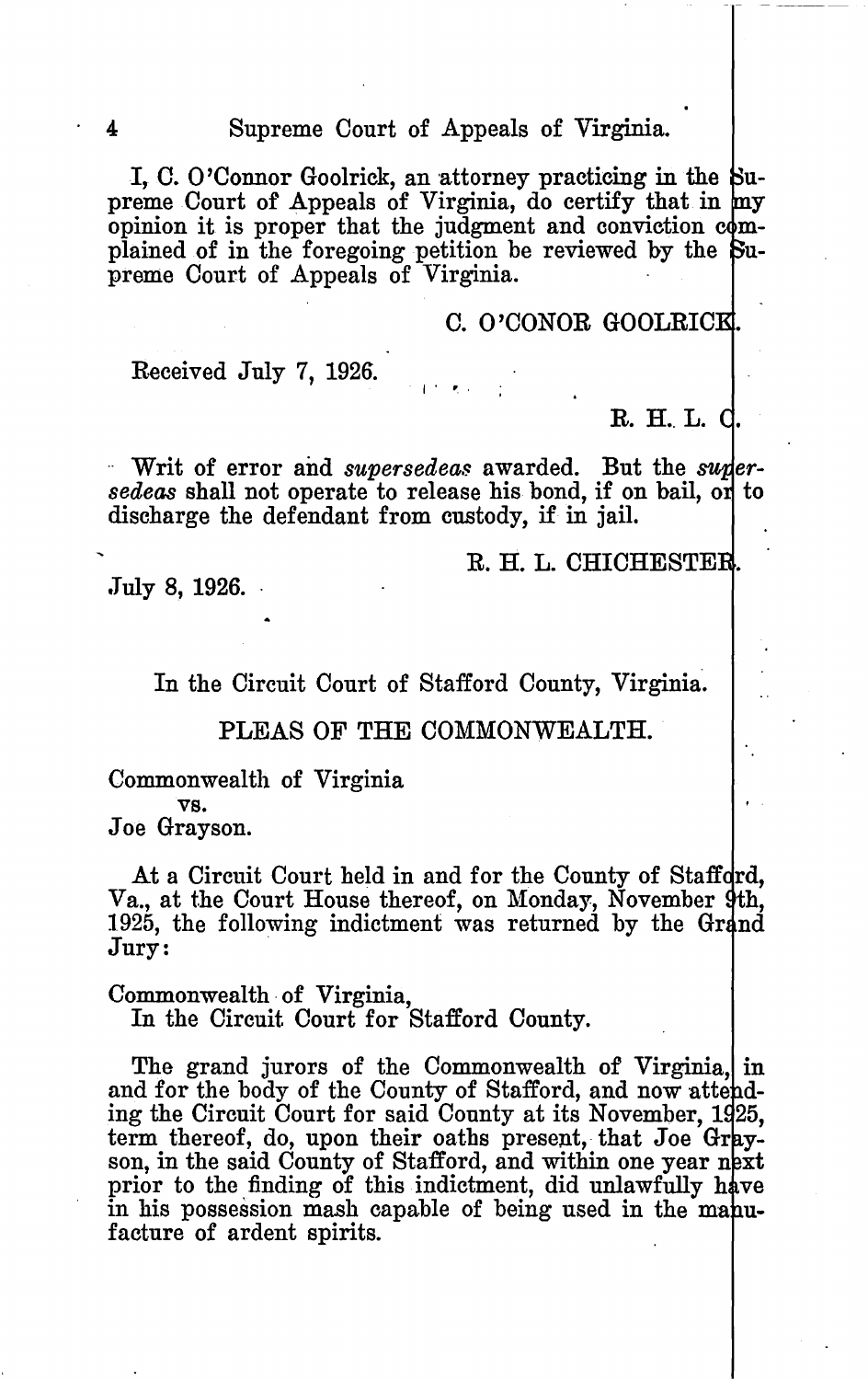#### Joseph Grayson v. Commonwealth. 5

 $\sim$  and  $\sim$  2000 and 2000 and 2000 and 2000 and 2000 and 2000 and 2000 and 2000 and 2000 and 2000 and 2000 and 2000 and 2000 and 2000 and 2000 and 2000 and 2000 and 2000 and 2000 and 2000 and 2000 and 2000 and 2000 and

------

 $\sim$  And the grand jurors aforesaid, upon their oaths aforesaid, do further present that Joe Grayson, in the said County of Stafford, and within one year next prior to the finding of this indictment, did unlawfully have in his possession a still and still cap used in the manufacture of ardent spirits, and that the owner of such still and still cap was not registered with the Attorney General and that no permit to own such still and still cap had been obtained from the said Attorney General and that no permit to own such still and still cap was kept conspicuously posted at the place where said still and still cap was located in the said County of Stafford against the peace and dignity of the Commonwealth.

Upon the evidence of

W. E. CURTIS, J. C. DILLARD.

A True bill.

#### R. A. CLOE, Foreman.

page  $2$   $\}$  At another term of said Court, held, to-wit, on Monday, January 11, 1926, the following order was entered:

This day came the accused, Joseph Grayson, by his attorney, and likewise came the Commonwealth's Attorney, and thereupon the accused demurred to the first count of the indictment, said demurrer being as follows, to-wit: •

The defendant, by counsel, demurs to the first count in the indictment and says that the same is not sufficient in law.

For reason thereof, defendant says :

1st: That the indictment fails to allege that the so-called mash was intoxicating or that it contained more than  $\frac{1}{2}$  of one per centum of alcohol by volume.

2nd: That said count fails to allege that the so-called mash was used or possessed in connection with the operation of a still by defendant.

Whereupon after argument the Court doth overrule the said demurrer, to which action of the Court the accused. by counsel, excepted.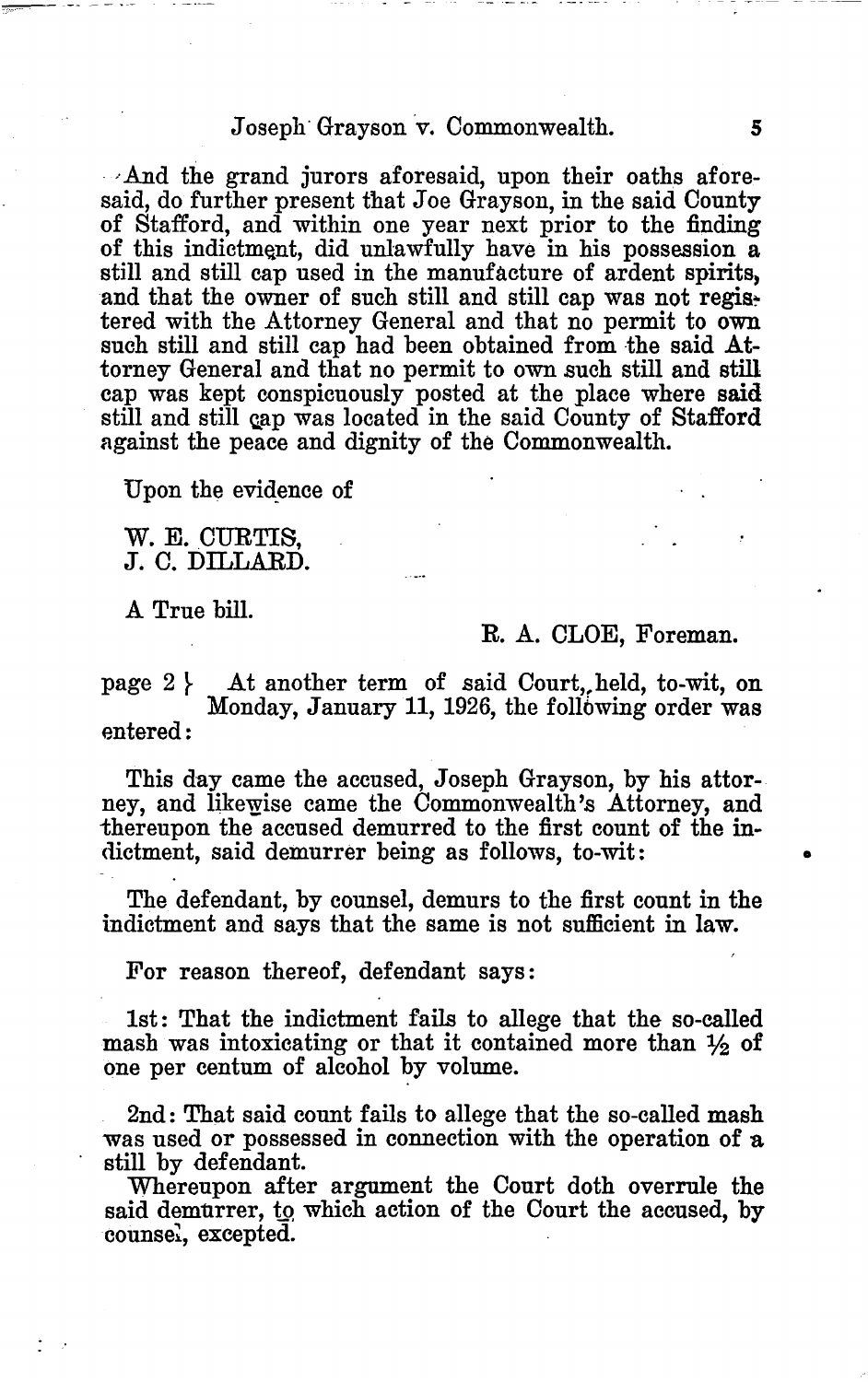At another term of said Court, held on the 10th day of May, 1926, the following order was entered:

This day, came the attorney for the Commonwealth and likewise came the Defendant, and the said Defendant pleaded not guilty, and with the consent of the Attorney for the Commonwealth and the accused, the Court proceeded to hear the case without a jury on agreed statement of facts in writing, signed by the Attorney for the Commonwealth and by the attorney for the accused, and reading as follows, to-wit:

## STATEMENT OF FACTS.

It is agreed that Federal prohibition agents found under the front porch of the residence of the accused in Stafford County,  $Va$ , a barrel containing mash, capable of being used in the manufacture of ardent spirits, same being found in one year next prior to the finding of the indictment ngainst the accused.

0. K.

#### F. P. MONCURE,

# $Com.$  Att $\star$ . C. O'CONOR GOOLRICK, <br>Atty. for the accused.

•

page  $3$   $\}$  And the Court being of the opinion that the De-

fendant is guilty of having in his possession one parrel of mash, capable of being used in the manufacture of ardent spirits, it is ordered by the Court that a fine of \$50.00 and costs and one month's confinement in the County jail be. and the same is imposed upon the Defendant Joe Grayson, and if the said Grayson fails to pay said fine and costs he shall serve three additional months confinement in jail, and thereupon, the defendant moved the Court to set aside the said conviction and judgment as contrary to the law and the evidence, which motion the Court overruled, to which ruing of the Court the said Defendant excepted, and the Defendant having signified his intention of appealing therefrom, it is. ordered that the execution and sentence herein imposed be and the same is suspended until the 15th day of July, 1926, and thereupon the said Joe Grayson and Henry Burke, as surety, appeared in open Court and acknowledged themselves severally indebted to the Commonwealth of  $\overline{\text{Vir}}$ -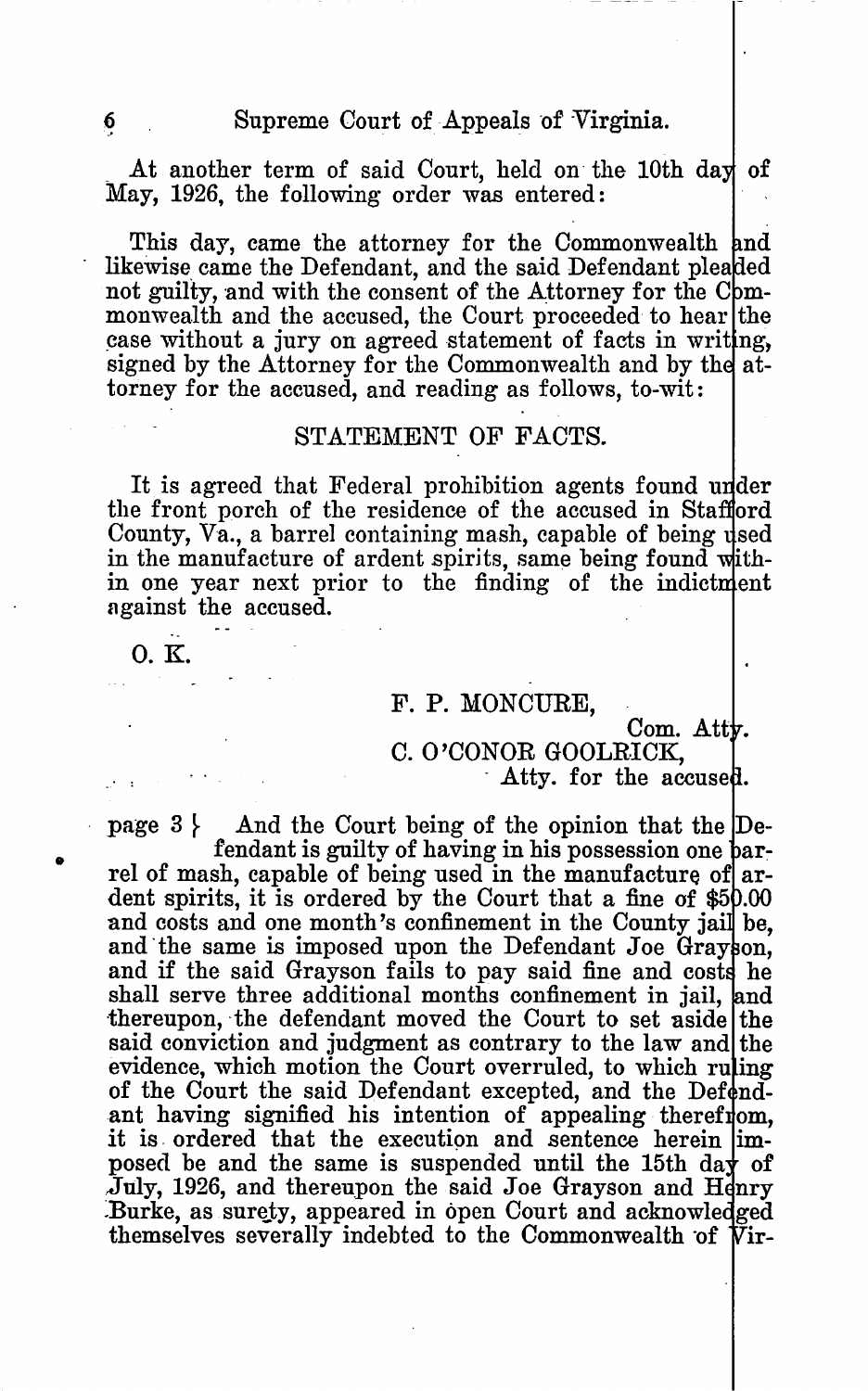## Joseph Grayson v. Commonwealth. *7*

ginia in the sum of \$500.00 dollars each, out of their respective goods and chattels, to be levied to the said Commonwealth, rendered upon condition that the said Joe Grayson personally appear before this Court on the 15th day of July at ten o'clock A. M., to answer Information and Conviction to-wit: whereof he stands accused and not depart thence without the leave of this Court, then this *recognzance* to be void, otherwise to remain in full force and virtue and the said Joe Grayson and Henry Burke hereby waive the benefit of their homestead exemption as to this obligation.

A Copy-Teste:

............ ,--.- .. ------- --. --------

# JAMES ASHBY. Clerk Circuit Court Stafford Oo., Va.

I, James Ashby, Clerk of the Circuit Court of Stafford County, do hereby certify that due and legal notice was given by Joseph Grayson to F. P. Moncure, Commonwealth's Attorney of said County, of his intention to apply for transcript of the record in this case.

Witness my hand this 7th day of July, 1926.

. JAMES ASHBY, Clerk Circuit Court of Stafford County, Virginia.

A Copy-Teste:

# H. STEWART JONES, C. C.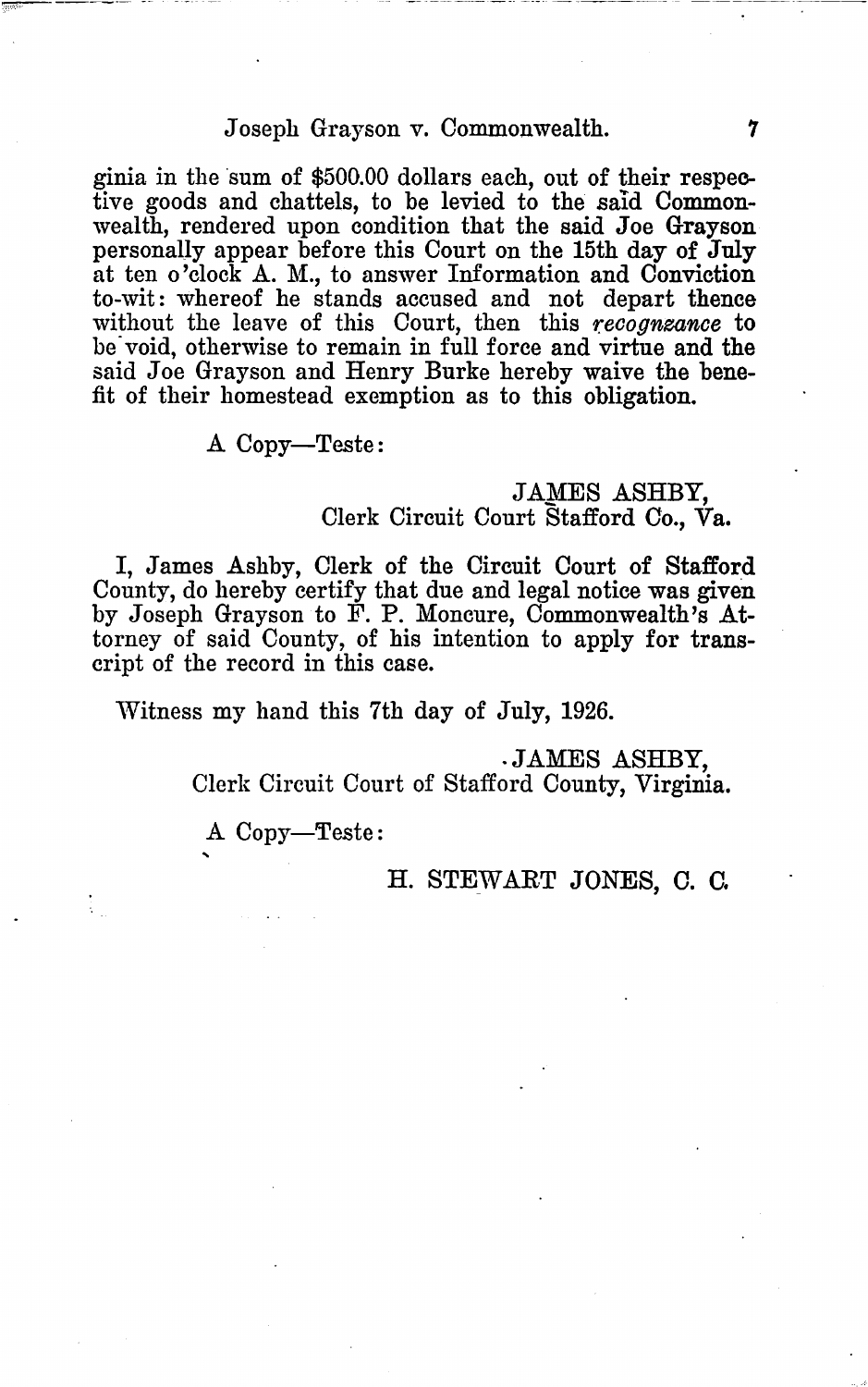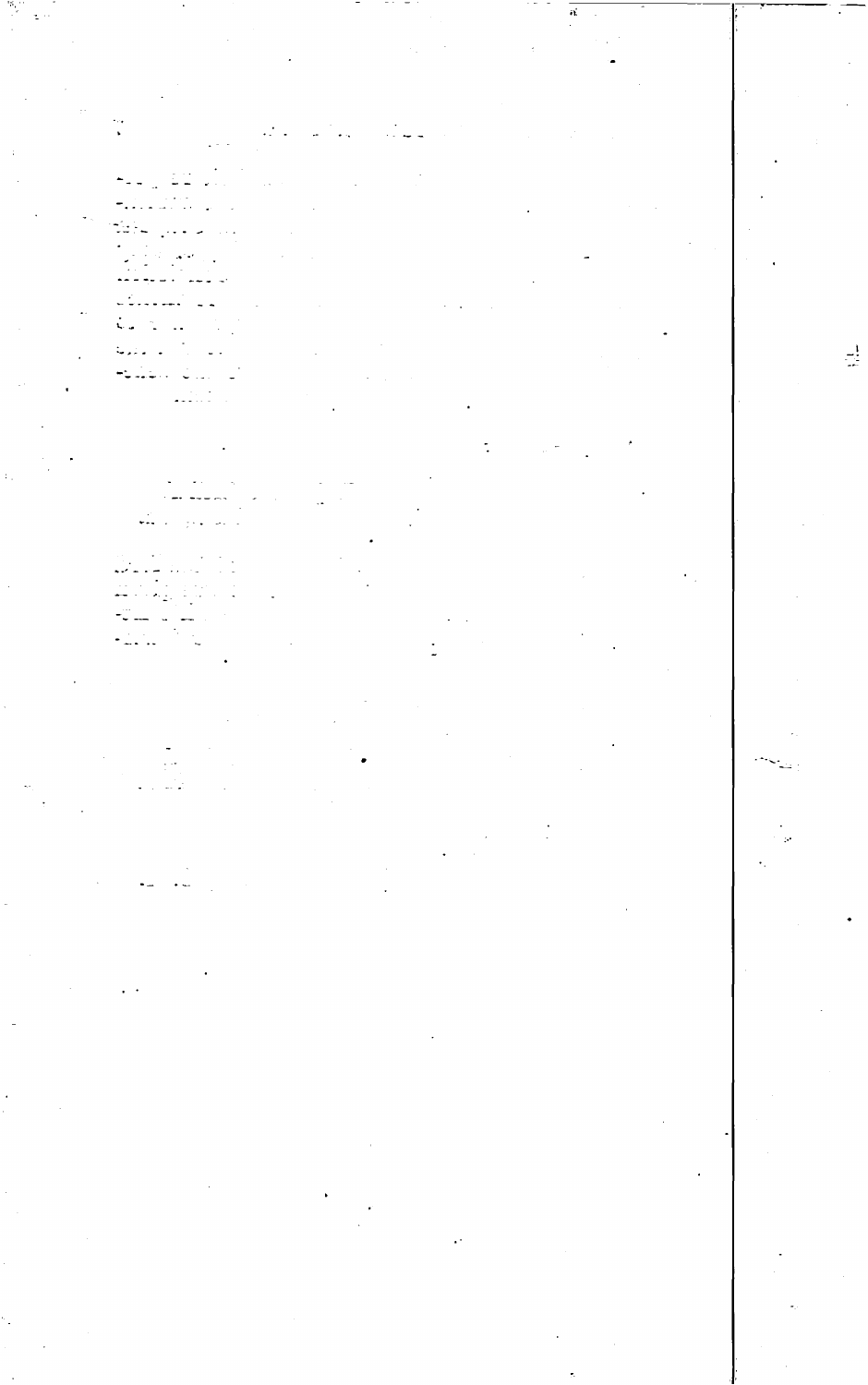# **INDEX**